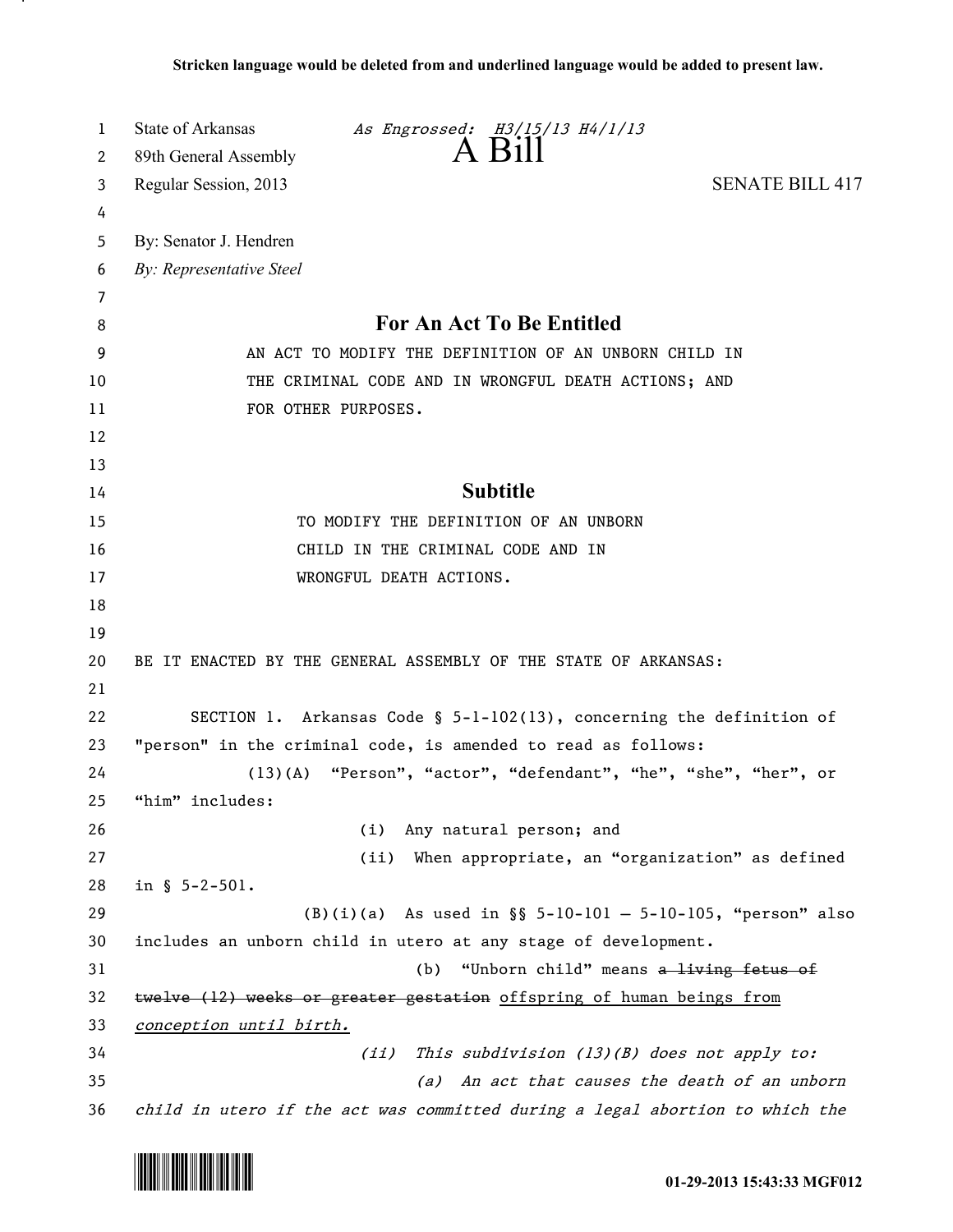As Engrossed: H3/15/13 H4/1/13 SB417

 woman consented, including an abortion performed to remove an ectopic pregnancy or other nonviable pregnancy when the embryo is not going to develop further; (b) An act that is committed pursuant to a usual and customary standard of medical practice during diagnostic testing or 6 therapeutic treatment; or (c) An act that is committed in the course of medical research, experimental medicine, or an act deemed necessary to save the life or preserve the health of the woman; 10 (d) Assisted reproduction technology activity, 11 procedure, or treatment; or 12 (e) An act occurring before transfer to the 13 uterus of the woman of an embryo created through in vitro fertilization. (iii) Nothing in this subdivision (13)(B) shall be construed to allow the charging or conviction of a woman with any criminal offense in the death of her own unborn child in utero; SECTION 2. Arkansas Code § 16-62-102(a), concerning survival of wrongful death actions, is amended to read as follows: 20 (a)(1) Whenever the death of a person or  $\alpha$  viable fetus an unborn child as defined in § 5-1-102 is caused by a wrongful act, neglect, or 22 default and the act, neglect, or default is such as would have entitled the party injured to maintain an action and recover damages in respect thereof if death had not ensued, then and in every such case, the person or company or corporation that would have been liable if death had not ensued shall be liable to an action for damages, notwithstanding the death of the person or 27 the  $\overline{v}$  the  $\overline{v}$  the fetus-unborn child as defined in § 5-1-102 injured, and although the death may have been caused under such circumstances as amount in law to a felony. (2) The cause of action created in this subsection shall survive the death of the person wrongfully causing the death of another and may be brought, maintained, or revived against the personal representatives of the person wrongfully causing the death of another. 34 (3) No person shall be A person is not liable under this 35 subsection when the death of the fetus unborn child results from: 36 (A) a A legal abortion, including an abortion performed to

01-29-2013 15:43:33 MGF012